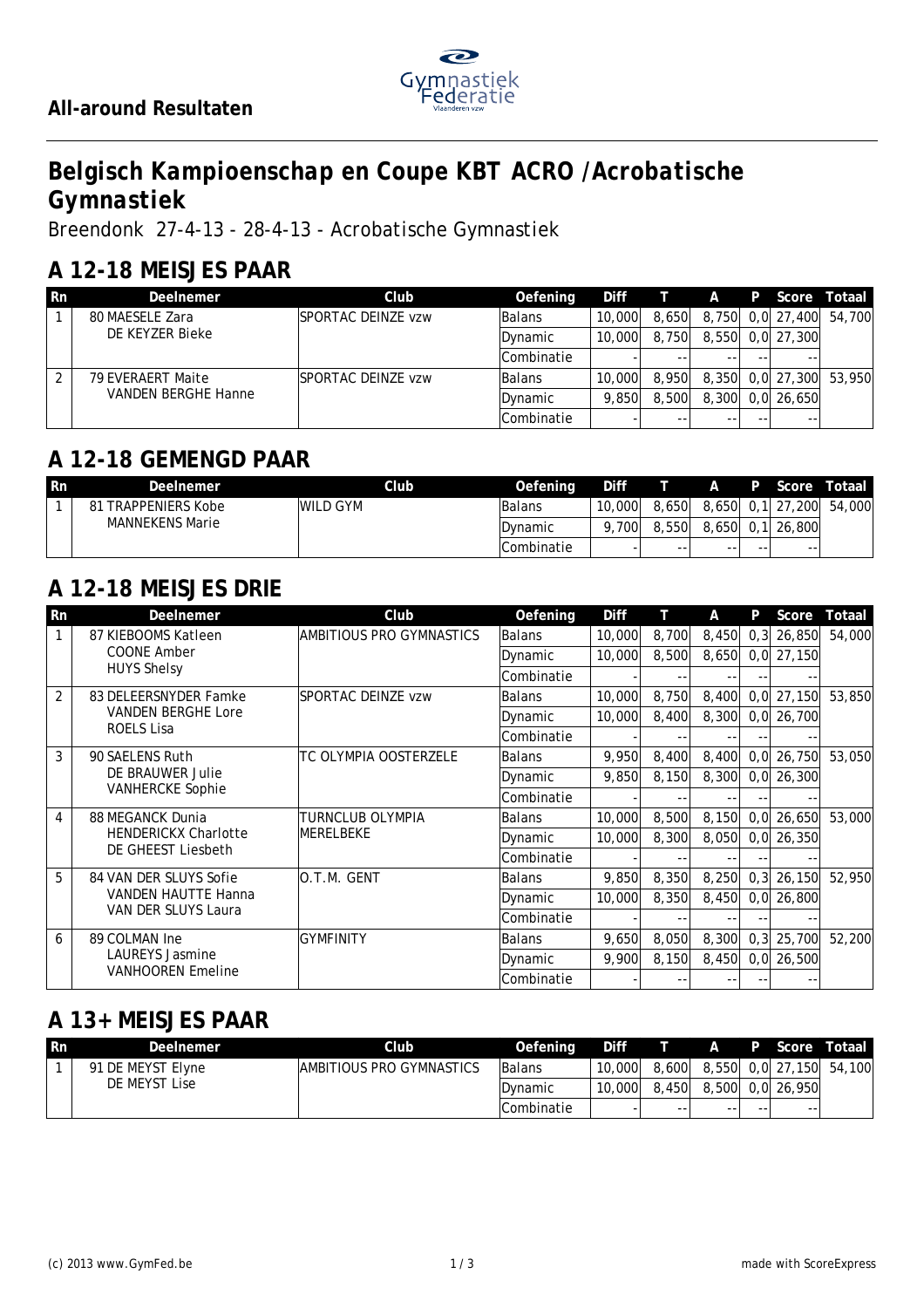

### **A 13+ GEMENGD PAAR**

| -Rn | <b>Deelnemer</b>     | Club                      | Oefening          | Diff   |       | A     |    |                  | P Score Totaal          |
|-----|----------------------|---------------------------|-------------------|--------|-------|-------|----|------------------|-------------------------|
|     | 94 CASSAMAJOR Solano | IAMBITIOUS PRO GYMNASTICS | <b>Balans</b>     | 10,000 | 9.200 |       |    |                  | 9,250 0,0 28,450 56,900 |
|     | VASTAVEL Yana        |                           | Dynamic           | 10,000 | 9.250 |       |    | 9.200 0.0 28.450 |                         |
|     |                      |                           | <b>Combinatie</b> |        |       | $- -$ | -- |                  |                         |
|     | 93 DEGERICKX Robin   | ITK WERCHTER              | Balans            | 10.000 | 8,000 |       |    |                  | 8,050 0,0 26,050 53,150 |
|     | <b>HANSSENS Emma</b> |                           | Dynamic           | 10,000 | 8.700 |       |    | 8.400 0.0 27.100 |                         |
|     |                      |                           | Combinatie        |        |       | $ -$  | -- | --               |                         |

### **A 13+ MEISJES DRIE**

| <b>Rn</b>      | Deelnemer                            | Club                                                                 | Oefening      | Diff    |       | A     | P     | Score        | Totaal       |  |
|----------------|--------------------------------------|----------------------------------------------------------------------|---------------|---------|-------|-------|-------|--------------|--------------|--|
|                | 100 VAN TORHAUT Laura                | SPORTAC DEINZE vzw                                                   | Balans        | 9,970   | 8,550 | 8,550 |       | 0.0 27.070   | 54,170       |  |
|                | <b>SAELENS Amber</b>                 |                                                                      | Dynamic       | 10,000  | 8,600 | 8,500 |       | $0,0$ 27,100 |              |  |
|                | <b>MERTENS Silke</b>                 |                                                                      | Combinatie    |         | - -   |       |       |              |              |  |
| $\overline{2}$ | 99 MAES Yana                         | AMBITIOUS PRO GYMNASTICS                                             | Balans        | 9,980   | 8,600 | 8,500 |       | $0,0$ 27,080 | 53,780       |  |
|                | <b>KERREMANS Alison</b>              |                                                                      | Dynamic       | 10,000  | 8.350 | 8.350 |       | $0,0$ 26,700 |              |  |
|                | VAN ES Natascha                      |                                                                      | Combinatie    |         | --    |       |       |              |              |  |
| 3              | 101 VAN DE WEGHE Femke               | IO.T.M. GENT<br><b>VANHAEREN Jozefien</b><br><b>POPPE Lieselotte</b> | <b>Balans</b> | 9,880   | 8,500 | 8,200 |       | 0.0126.580   | 52,810       |  |
|                |                                      |                                                                      | Dynamic       | 9,880   | 8.050 | 8.300 |       | $0,0$ 26,230 |              |  |
|                |                                      |                                                                      | lCombinatie   |         | --    |       |       |              |              |  |
| $\overline{4}$ | 98 SERTONS Yaël                      | IO.T.M. GENT                                                         | Balans        | 9,840   | 8,450 | 8,400 |       | 0.0126.690   | 52,620       |  |
|                | <b>GYSELS Marthe</b>                 |                                                                      | Dynamic       | 9,780   | 7.850 | 8.300 |       | 0.0 25.930   |              |  |
|                | <b>NEVEJANS Lore</b>                 |                                                                      | lCombinatie   |         | $- -$ |       |       |              |              |  |
| 5              | 95 DE NEVE Febe                      | TC PEGASUS DRONGEN-R&V                                               | Balans        | 9,950   | 8,050 | 7,900 |       | $0,0$ 25,900 | 50,490       |  |
|                | DE NEVE Rune<br><b>WILLEMS Laura</b> | <b>IEVERGEM</b>                                                      |               | Dynamic | 9,740 | 7,350 | 7,700 |              | $0,2$ 24,590 |  |
|                |                                      |                                                                      | lCombinatie   |         |       |       |       |              |              |  |

#### **A SENIORES MEISJES PAAR**

| Rn | <b>Deelnemer</b>     | Club.                     | Oefening    |        | Diff T A |    |       | P Score          | Totaal                    |
|----|----------------------|---------------------------|-------------|--------|----------|----|-------|------------------|---------------------------|
|    | 102 SNEL Nikki       | Sportac - Gymfinity       | Balans      | 10,495 | 9.250    |    |       |                  | $9,450$ 0,0 29,195 58,345 |
|    | DE SMEDT Eline       |                           | Dynamic     | 10,450 | 9.300    |    |       | 9,400 0,0 29,150 |                           |
|    |                      |                           | Combinatie  |        |          |    | --    | --               |                           |
|    | 103 PHILPOTT Laurie  | IAMBITIOUS PRO GYMNASTICS | Balans      | 9.980  | 8.250    |    |       |                  | 8,350 0,0 26,580 53,510   |
|    | UYTTERHOEVEN Marieke |                           | Dynamic     | 9.880  | 8.550    |    |       | 8,500 0,0 26,930 |                           |
|    |                      |                           | lCombinatie |        |          | -- | $- -$ | --               |                           |

### **A SENIORES GEMENGD PAAR**

| <b>Rn</b> | Deelnemer                   | Club.                      | Oefening    | Diff                    |       | $\mathsf{A}$ |       | P Score            | Totaal            |
|-----------|-----------------------------|----------------------------|-------------|-------------------------|-------|--------------|-------|--------------------|-------------------|
|           | 104 DE PRYCK Laure          | <b>ISPORTAC DEINZE vzw</b> | lBalans     | 10,930                  | 8,050 | 9,000        |       |                    | 1,2 26,780 55,995 |
|           | <b>VLEESHOUWERS Nicolas</b> |                            | IDvnamic    | 765 <sub>l</sub><br>10. | 9,000 |              |       | $9,450$ 0.0 29,215 |                   |
|           |                             |                            | lCombinatie |                         | $- -$ | $- -$        | $- -$ | --                 |                   |

## **A SENIORES MEISJES DRIE**

| <b>Rn</b> | Deelnemer                            | Club                      | Oefening          | Diff   | $\top$ A |       |              | P Score Totaal          |
|-----------|--------------------------------------|---------------------------|-------------------|--------|----------|-------|--------------|-------------------------|
|           | 108 SCHOLLIER Lara                   | ISPORTAC DEINZE vzw       | Balans            | 10,750 | 9,300    |       |              | 9,400 0,3 29,150 58,215 |
|           | VAN BETSBRUGGE Camille               |                           | Dynamic           | 10,465 | 9.250    | 9,350 | $0,0$ 29,065 |                         |
|           | VAN OVERBERGHE Sanne                 |                           | <b>Combinatie</b> |        | --       |       |              |                         |
| 2         | 105 MAES Laure                       | APG - Wild Gym - Zeestern | <b>Balans</b>     | 10.570 | 9.250    |       |              | 9,550 0,3 29,070 57,735 |
|           | VAN GELDER Julie<br>VAN SCHOOR Ineke | Ilmmaculata               | Dynamic           | 10.165 | 9.050    | 9,450 | $0,0$ 28,665 |                         |
|           |                                      |                           | <b>Combinatie</b> |        |          |       |              |                         |